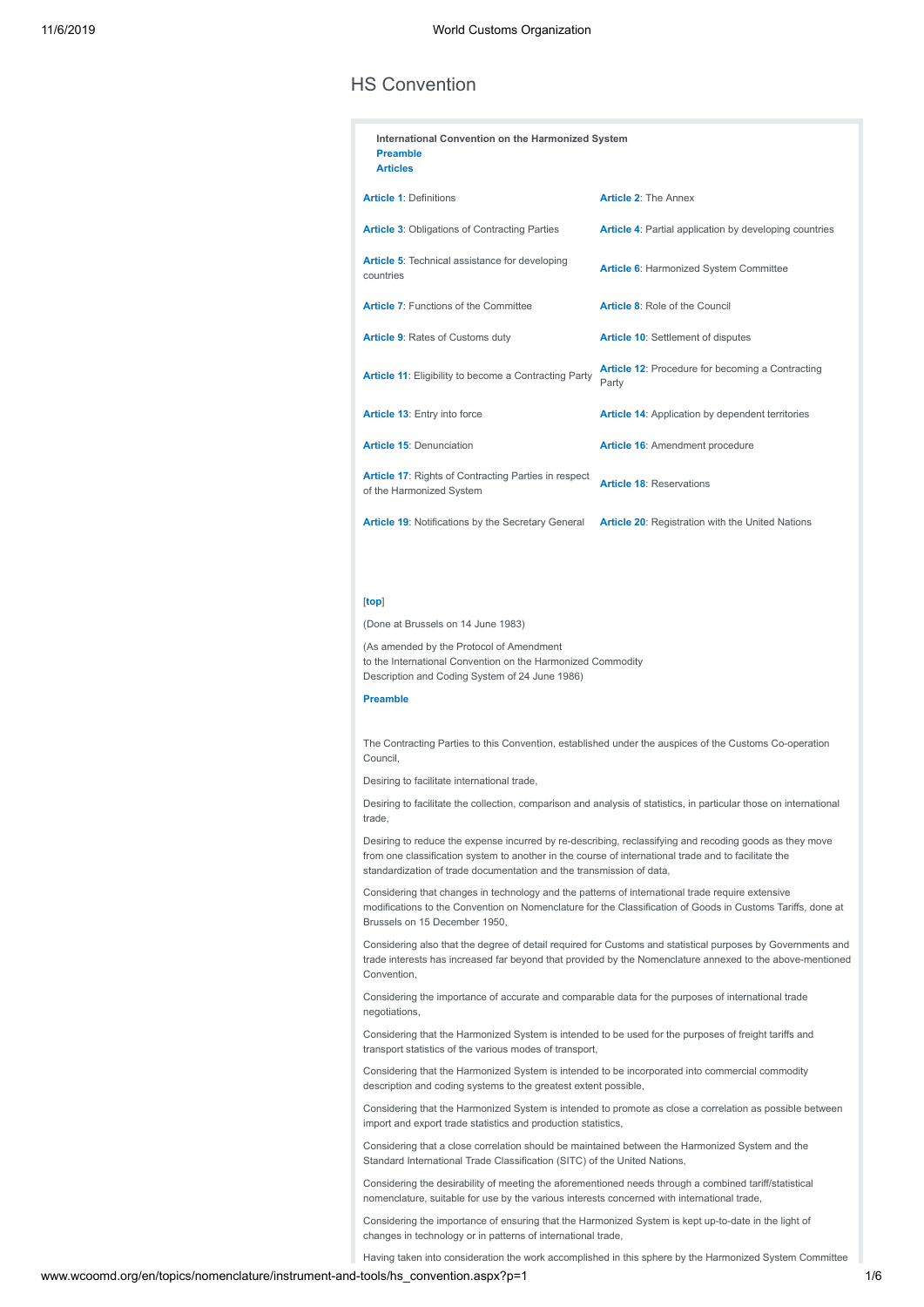set up by the Customs Co-operation Council.

Considering that while the above-mentioned Nomenclature Convention has proved an effective instrument in the attainment of some of these objectives, the best way to achieve the desired results in this respect is to conclude a new international Convention,

g p p y y

<span id="page-1-0"></span>Have agreed as follows:

#### [**top**]

## **[ARTICLE 1](#page-0-1)**

## Definitions

For the purpose of this Convention:

(a) the "Harmonized Commodity Description and Coding System", hereinafter referred to as the "Harmonized System", means the Nomenclature comprising the headings and subheadings and their related numerical codes, the Section, Chapter and Subheading Notes and the General Rules for the interpretation of the Harmonized System, set out in the Annex to this Convention;

(b) "Customs tariff nomenclature" means the nomenclature established under the legislation of a Contracting Party for the purposes of levying duties of Customs on imported goods;

(c) "statistical nomenclatures" means goods nomenclatures established by a Contracting Party for the collection of data for import and export trade statistics;

(d) "combined tariff/statistical nomenclature" means a nomenclature, integrating Customs tariff and statistical nomenclatures, legally required by a Contracting Party for the declaration of goods at importation;

(e) "the Convention establishing the Council" means the Convention establishing a Customs Co-operation Council, done at Brussels on 15 December 1950;

(f) "the Council" means the Customs Co-operation Council referred to in paragraph (e) above;

(g) "the Secretary General" means the Secretary General of the Council;

(h) the term "ratification" means ratification, acceptance or approval.

[**top**]

#### <span id="page-1-1"></span>**[ARTICLE 2](#page-0-2)**

## The Annex

The Annex to this Convention shall form an integral part thereof, and any reference to the Convention shall include a reference to the Annex.

[**top**]

#### <span id="page-1-2"></span>**[ARTICLE 3](#page-0-3)**

Obligations of Contracting Parties

1. Subject to the exceptions enumerated in Article 4 :

(a) Each Contracting Party undertakes, except as provided in subparagraph (c) of this paragraph that from the date on which this Convention enters into force in respect of it, its Customs tariff and statistical nomenclatures shall be in conformity with the Harmonized System. It thus undertakes that, in respect of its Customs tariff and statistical nomenclatures:

(i) it shall use all the headings and subheadings of the Harmonized System without addition or modification, together with their related numerical codes;

(ii) it shall apply the General Rules for the interpretation of the Harmonized System and all the Section, Chapter and Subheading Notes, and shall not modify the scope of the Sections, Chapters, headings or subheadings of the Harmonized System; and

(iii) it shall follow the numerical sequence of the Harmonized System;

(b) Each Contracting Party shall also make publicly available its import and export trade statistics in conformity with the six-digit codes of the Harmonized System, or, on the initiative of the Contracting Party, beyond that level, to the extent that publication is not precluded for exceptional reasons such as commercial confidentiality or national security;

(c) Nothing in this Article shall require a Contracting Party to use the subheadings of the Harmonized System in its Customs tariff nomenclature provided that it meets the obligations at (a) (i), (a) (ii) and (a) (iii) above in a combined tariff/statistical nomenclature.

2. In complying with the undertakings at paragraph 1 (a) of this Article, each Contracting Party may make such textual adaptations as may be necessary to give effect to the Harmonized System in its domestic law.

3. Nothing in this Article shall prevent a Contracting Party from establishing, in its Customs tariff or statistical nomenclatures, subdivisions classifying goods beyond the level of the Harmonized System, provided that any such subdivision is added and coded at a level beyond that of the six-digit numerical code set out in the Annex to this Convention.

[**top**]

## <span id="page-1-3"></span>**[ARTICLE 4](#page-0-4)**

Partial application by developing countries

1. Any developing country Contracting Party may delay its application of some or all of the subheadings of the Harmonized System for such period as may be necessary, having regard to its pattern of international trade or its administrative resources.

2. A developing country Contracting Party which elects to apply the Harmonized System partially under the provisions of this Article agrees to make its best efforts towards the application of the full six-digit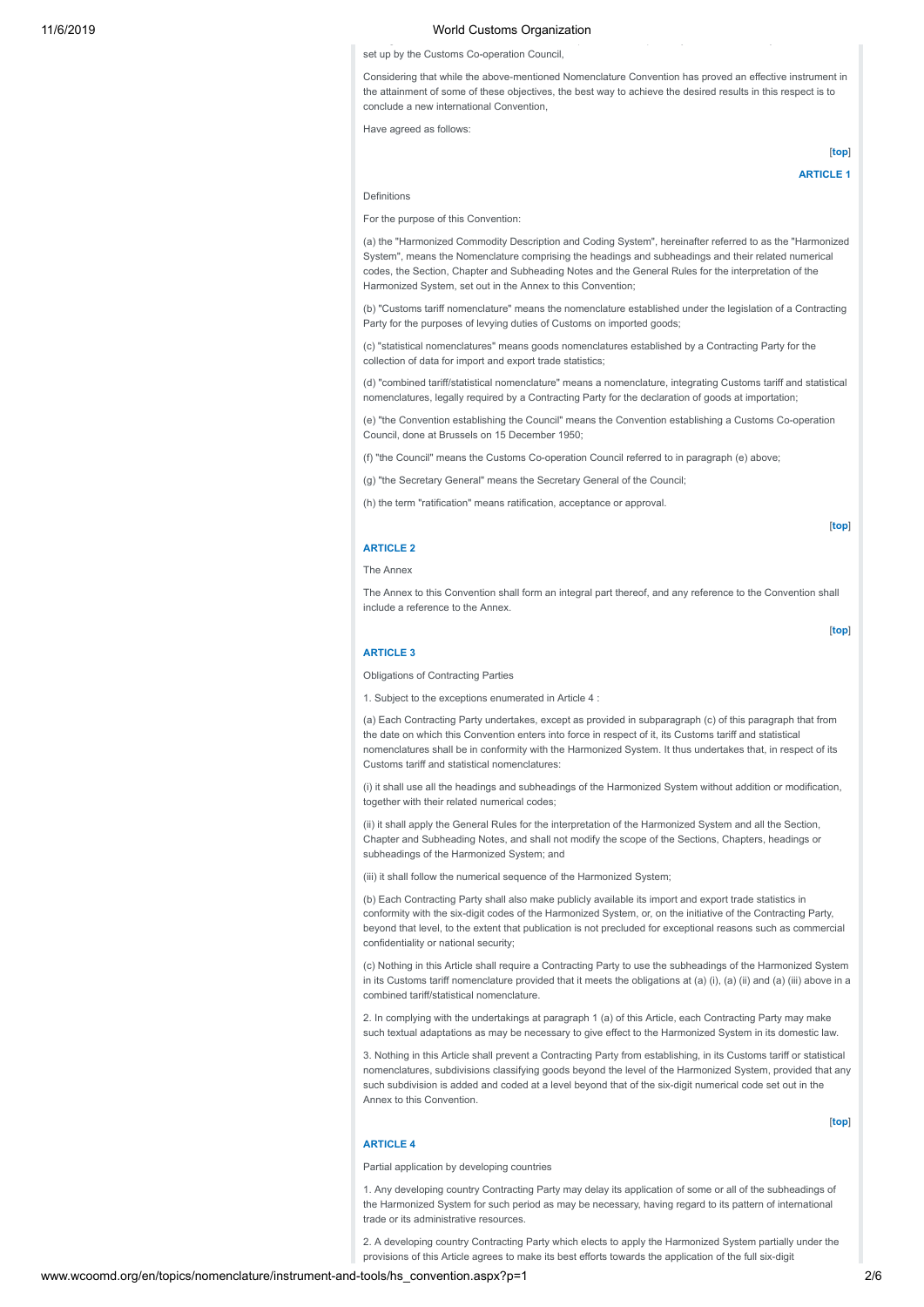Harmonized System within five years of the date on which this Convention enters into force in respect of it or within such further period as it may consider necessary having regard to the provisions of paragraph 1 of this Article.

3. A developing country Contracting Party which elects to apply the Harmonized System partially under the provisions of this Article shall apply all or none of the two-dash subheadings of any one one-dash subheading or all or none of the one-dash subheadings of any one heading. In such cases of partial application, the sixth digit or the fifth and sixth digits of that part of the Harmonized System code not applied shall be replaced by "0" or "00" respectively.

4. A developing country which elects to apply the Harmonized System partially under the provisions of this Article shall on becoming a Contracting Party notify the Secretary General of those subheadings which it will not apply on the date when this Convention enters into force in respect of it and shall also notify the Secretary General of those subheadings which it applies thereafter.

5. Any developing country which elects to apply the Harmonized System partially under the provisions of this Article may on becoming a Contracting Party notify the Secretary General that it formally undertakes to apply the full six-digit Harmonized System within three years of the date when this Convention enters into force in respect of it.

6. Any developing country Contracting Party which partially applies the Harmonized System under the provisions of this Article shall be relieved from its obligations under Article 3 in relation to the subheadings not applied.

[**top**]

## <span id="page-2-0"></span>**[ARTICLE 5](#page-0-5)**

### Technical assistance for developing countries

Developed country Contracting Parties shall furnish to developing countries that so request, technical assistance on mutually agreed terms in respect of, inter alia, training of personnel, transposing their existing nomenclatures to the Harmonized System and advice on keeping their systems so transposed up-to-date with amendments to the Harmonized System or on applying the provisions of this Convention.

[**top**]

### <span id="page-2-1"></span>**[ARTICLE 6](#page-0-6)**

Harmonized System Committee

1. There shall be established under this Convention a Committee to be known as the Harmonized System Committee, composed of representatives from each of the Contracting Parties.

2. It shall normally meet at least twice each year.

3. Its meetings shall be convened by the Secretary General and, unless the Contracting Parties otherwise decide, shall be held at the Headquarters of the Council.

4. In the Harmonized System Committee each Contracting Party shall have the right to one vote; nevertheless, for the purposes of this Convention and without prejudice to any future Convention, where a Customs or Economic Union as well as one or more of its Member States are Contracting Parties such Contracting Parties shall together exercise only one vote. Similarly, where all the Member States of a Customs or Economic Union which is eligible to become a Contracting Party under the provisions of Article 11 (b) become Contracting Parties, they shall together exercise only one vote.

5. The Harmonized System Committee shall elect its own Chairman and one or more Vice-Chairmen.

6. It shall draw up its own Rules of Procedure by decision taken by not less than two-thirds of the votes attributed to its members. The Rules of Procedure so drawn up shall be approved by the Council.

7. It shall invite such intergovernmental or other international organizations as it may consider appropriate to participate as observers in its work.

8. It shall set up Sub-Committees or Working Parties as needed, having regard, in particular, to the provisions of paragraph 1 (a) of Article 7, and it shall determine the membership, voting rights and Rules of Procedure for such Sub-Committees or Working Parties.

[**top**]

#### <span id="page-2-2"></span>**[ARTICLE 7](#page-0-7)**

Functions of the Committee

Contracting Parties may deem necessary.

1. The Harmonized System Committee, having regard to the provisions of Article 8, shall have the following functions:

(a) to propose such amendments to this Convention as may be considered desirable, having regard, in particular, to the needs of users and to changes in technology or in patterns of international trade;

(b) to prepare Explanatory Notes, Classification Opinions or other advice as guides to the interpretation of the Harmonized System;

(c) to prepare recommendations to secure uniformity in the interpretation and application of the Harmonized System;

(d) to collate and circulate information concerning the application of the Harmonized System;

(e) on its own initiative or on request, to furnish information or guidance on any matters concerning the classification of goods in the Harmonized System to Contracting Parties, to Members of the Council and to such intergovernmental or other international organizations as the Committee may consider appropriate;

(f) to present Reports to each Session of the Council concerning its activities, including proposed amendments, Explanatory Notes, Classification Opinions and other advice;

(g) to exercise such other powers and functions in relation to the Harmonized System as the Council or the

www.wcoomd.org/en/topics/nomenclature/instrument-and-tools/hs\_convention.aspx?p=1 3/6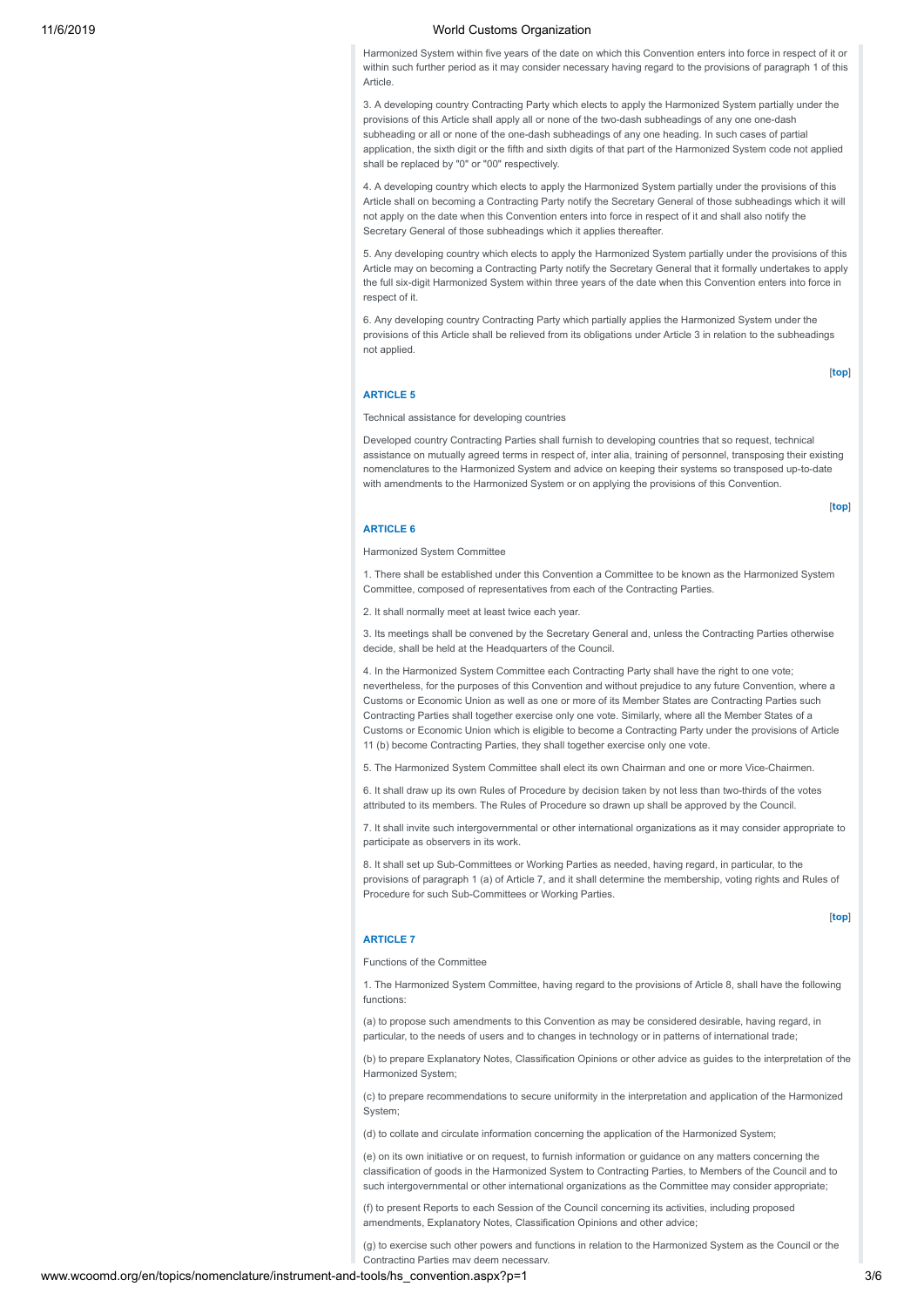Contracting Parties may deem necessary.

2. Administrative decisions of the Harmonized System Committee having budgetary implications shall be subject to approval by the Council.

#### <span id="page-3-0"></span>**[ARTICLE 8](#page-0-8)**

Role of the Council

1. The Council shall examine proposals for amendment of this Convention, prepared by the Harmonized System Committee, and recommend them to the Contracting Parties under the procedure of Article 16 unless any Council Member which is a Contracting Party to this Convention requests that the proposals or any part thereof be referred to the Committee for re-examination.

2. The Explanatory Notes, Classification Opinions, other advice on the interpretation of the Harmonized System and recommendations to secure uniformity in the interpretation and application of the Harmonized System, prepared during a session of the Harmonized System Committee under the provisions of paragraph 1 of Article 7, shall be deemed to be approved by the Council if, not later than the end of the second month following the month during which that session was closed, no Contracting Party to this Convention has notified the Secretary General that it requests that such matter be referred to the Council.

3. Where a matter is referred to the Council under the provisions of paragraph 2 of this Article, the Council shall approve such Explanatory Notes, Classification Opinions, other advice or recommendations, unless any Council Member which is a Contracting Party to this Convention requests that they be referred in whole or part to the Committee for re-examination.

[**top**]

[**top**]

## <span id="page-3-1"></span>**[ARTICLE 9](#page-0-9)**

Rates of Customs duty

The Contracting Parties do not assume by this Convention any obligation in relation to rates of Customs duty.

[**top**]

### <span id="page-3-2"></span>**[ARTICLE 10](#page-0-10)**

Settlement of disputes

1. Any dispute between Contracting Parties concerning the interpretation or application of this Convention shall, so far as possible, be settled by negotiation between them.

2. Any dispute which is not so settled shall be referred by the Parties to the dispute to the Harmonized System Committee which shall thereupon consider the dispute and make recommendations for its settlement.

3. If the Harmonized System Committee is unable to settle the dispute, it shall refer the matter to the Council which shall make recommendations in conformity with Article III (e) of the Convention establishing the Council.

4. The Parties to the dispute may agree in advance to accept the recommendations of the Committee or the Council as binding.

[**top**]

## <span id="page-3-3"></span>**[ARTICLE 11](#page-0-11)**

Eligibility to become a Contracting Party

The following are eligible to become Contracting Parties to this Convention:

(a) Member States of the Council;

(b) Customs or Economic Unions to which competence has been transferred toenter into treaties in respect of some or all of the matters governed by this Convention; and

(c) any other State to which an invitation to that effect has been addressed by the Secretary General at the direction of the Council.

[**top**]

## <span id="page-3-4"></span>**[ARTICLE 12](#page-0-12)**

Procedure for becoming a Contracting Party

1. Any eligible State or Customs or Economic Union may become a Contracting Party to this Convention:

(a) by signing it without reservation of ratification;

(b) by depositing an instrument of ratification after having signed the Convention subject to ratification; or

(c) by acceding to it after the Convention has ceased to be open for signature.

2. This Convention shall be open for signature until 31 December 1986 at the Headquarters of the Council in Brussels by the States and Customs or Economic Unions referred to in Article11. Thereafter, it shall be open for their accession.

3. The instruments of ratification or accession shall be deposited with the Secretary General.

#### [**top**]

## <span id="page-3-5"></span>**[ARTICLE 13](#page-0-13)**

Entry into force

1. This Convention shall enter into force on the earliest first of January which falls at least three months after a minimum of seventeen States or Customs or Economic Unions referred to in Article 11 above have signed it without reservation of ratification or have deposited their instruments of ratification or accession, but not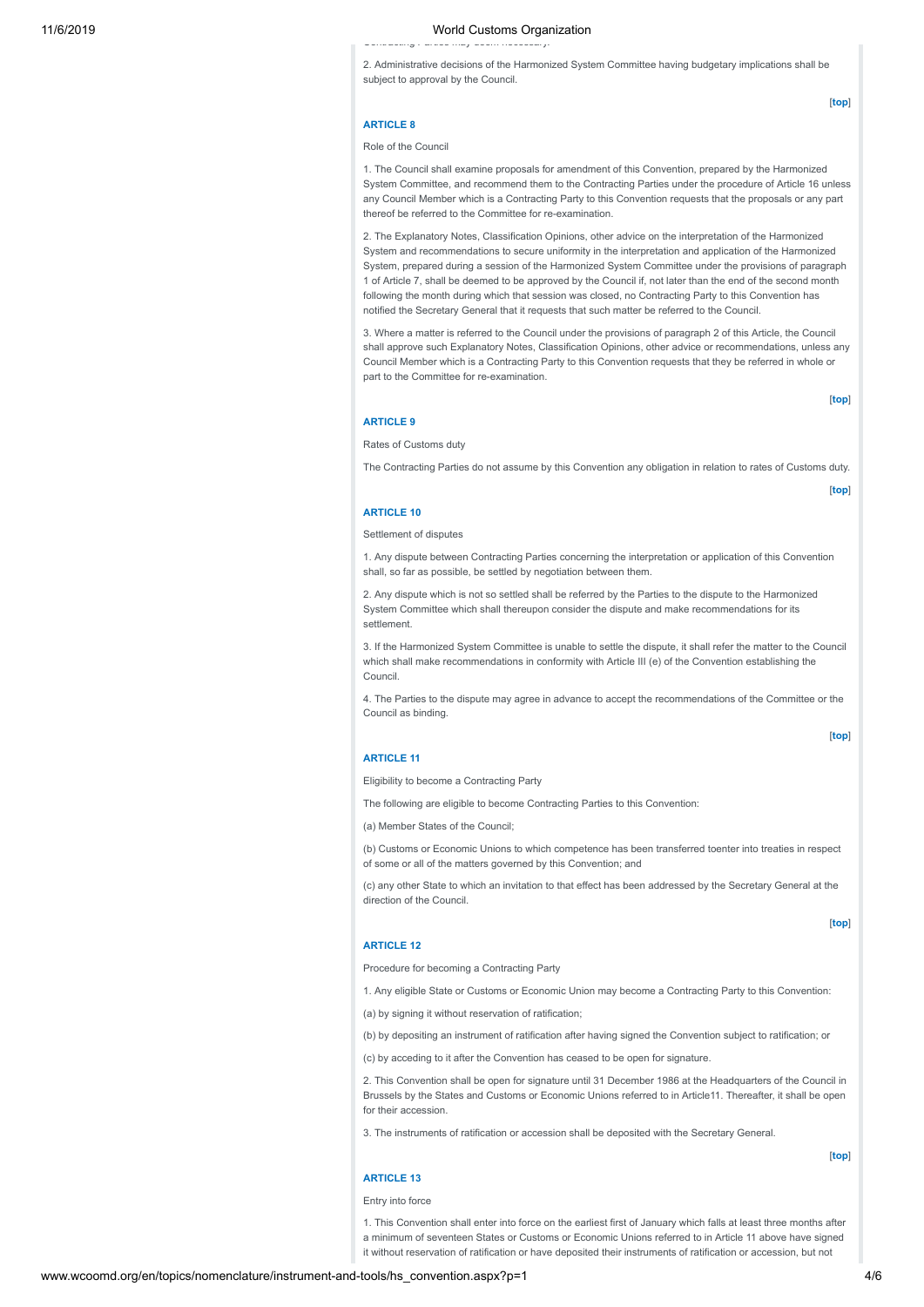before 1 January 1988.

2. For any State or Customs or Economic Union signing without reservation of ratification, ratifying or acceding to this Convention after the minimum number specified in paragraph 1 of this Article is reached, this Convention shall enter into force on the first of January which falls at least twelve months but not more than twenty-four months after it has signed the Convention without reservation of ratification or has deposited its instrument of ratification or accession, unless it specifies an earlier date. However, the date of entry into force under the provisions of this paragraph shall not be earlier than the date of entry into force provided for in paragraph 1 of this Article.

[**top**]

## <span id="page-4-0"></span>**[ARTICLE 14](#page-0-14)**

#### Application by dependent territories

1. Any State may, at the time of becoming a Contracting Party to this Convention, or at any time thereafter, declare by notification given to the Secretary General that the Convention shall extend to all or any of the territories for whose international relations it is responsible, named in its notification. Such notification shall take effect on the first of January which falls at least twelve months but not more than twenty-four months after the date of the receipt thereof by the Secretary General, unless an earlier date is specified in the notification. However, this Convention shall not apply to such territories before it has entered into force for the State concerned.

2. This Convention shall cease to have effect for a named territory on the date when the Contracting Party ceases to be responsible for the international relations of that territory or on such earlier date as may be notified to the Secretary General under the procedure of Article 15.

[**top**]

## <span id="page-4-1"></span>**[ARTICLE 15](#page-0-15)**

#### Denunciation

This Convention is of unlimited duration. Nevertheless any Contracting Party may denounce it and such denunciation shall take effect one year after the receipt of the instrument of denunciation by the Secretary General, unless a later date is specified therein.

[**top**]

## <span id="page-4-2"></span>**[ARTICLE 16](#page-0-16)**

Amendment procedure

1. The Council may recommend amendments to this Convention to the Contracting Parties.

2. Any Contracting Party may notify the Secretary General of an objection to a recommended amendment and may subsequently withdraw such objection within the period specified in paragraph 3 of this Article.

3. Any recommended amendment shall be deemed to be accepted six months after the date of its notification by the Secretary General provided that there is no objection outstanding at the end of this period.

4. Accepted amendments shall enter into force for all Contracting Parties on one of the following dates:

(a) where the recommended amendment is notified before 1 April, the date shall be the first of January of the second year following the date of such notification,

#### or

(b) where the recommended amendment is notified on or after 1 April, the date shall be the first of January of the third year following the date of such notification.

5. The statistical nomenclatures of each Contracting Party and its Customs tariff nomenclature or, in the case provided for under paragraph 1 (c) of Article 3, its combined tariff/statistical nomenclature, shall be brought into conformity with the amended Harmonized System on the date specified in paragraph 4 of this Article.

6. Any State or Customs or Economic Union signing without reservation of ratification, ratifying or acceding to this Convention shall be deemed to have accepted any amendments thereto which, at the date when it becomes a Contracting Party, have entered into force or have been accepted under the provisions of paragraph 3 of this Article.

[**top**]

## <span id="page-4-3"></span>**[ARTICLE 17](#page-0-17)**

Rights of Contracting Parties in respect of the Harmonized System

On any matter affecting the Harmonized System, paragraph 4 of Article 6, Article 8 and paragraph 2 of Article 16 shall confer rights on a Contracting Party :

(a) in respect of all parts of the Harmonized System which it applies under the provisions of this Convention; or

(b) until the date when this Convention enters into force in respect of it in accordance with the provisions of Article 13, in respect of all parts of the Harmonized System which it is obligated to apply at that date under the provisions of this Convention; or

(c) in respect of all parts of the Harmonized System, provided that it has formally undertaken to apply the full six-digit Harmonized System within the period of three years referred to in paragraph 5 of Article 4 and until the expiration of that period.

[**top**]

# <span id="page-4-4"></span>**[ARTICLE 18](#page-0-18)** Reservations

No reservations to this Convention shall be permitted.